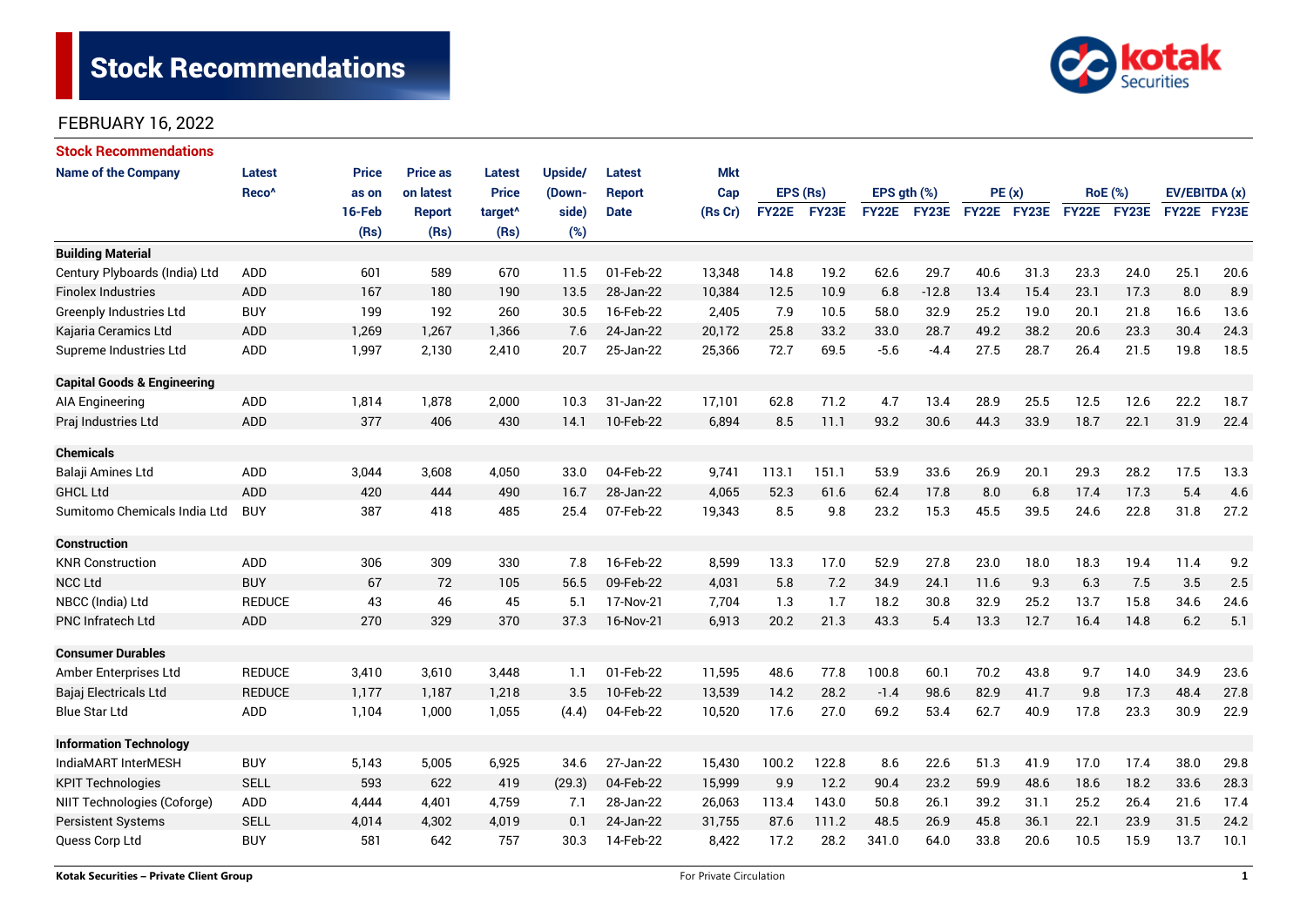

| <b>Stock Recommendations</b>       |                   |              |                 |                     |         |               |            |          |             |                  |             |             |      |                |             |               |      |
|------------------------------------|-------------------|--------------|-----------------|---------------------|---------|---------------|------------|----------|-------------|------------------|-------------|-------------|------|----------------|-------------|---------------|------|
| <b>Name of the Company</b>         | <b>Latest</b>     | <b>Price</b> | <b>Price as</b> | Latest              | Upside/ | <b>Latest</b> | <b>Mkt</b> |          |             |                  |             |             |      |                |             |               |      |
|                                    | Reco <sup>^</sup> | as on        | on latest       | <b>Price</b>        | (Down-  | <b>Report</b> | Cap        | EPS (Rs) |             | EPS $qth$ $(\%)$ |             | PE(x)       |      | <b>RoE</b> (%) |             | EV/EBITDA (x) |      |
|                                    |                   | 16-Feb       | <b>Report</b>   | target <sup>^</sup> | side)   | <b>Date</b>   | (Rs Cr)    |          | FY22E FY23E |                  | FY22E FY23E | FY22E FY23E |      |                | FY22E FY23E | FY22E FY23E   |      |
|                                    |                   | (Rs)         | (Rs)            | (Rs)                | (%)     |               |            |          |             |                  |             |             |      |                |             |               |      |
| <b>Metals &amp; Mining</b>         |                   |              |                 |                     |         |               |            |          |             |                  |             |             |      |                |             |               |      |
| <b>MOIL Ltd</b>                    | ADD               | 177          | 177             | 200                 | 13.3    | 15-Nov-21     | 4,705      | 10.3     | 12.3        | 39.2             | 19.4        | 17.1        | 14.4 | 8.4            | 9.8         | 8.3           | 6.3  |
| APL Apollo Tubes Ltd               | <b>BUY</b>        | 840          | 820             | 980                 | 16.6    | 28-Jan-22     | 21,004     | 21.0     | 27.0        | $-27.6$          | 28.6        | 40.0        | 31.1 | 26.7           | 26.8        | 23.0          | 18.2 |
| Oil & Gas                          |                   |              |                 |                     |         |               |            |          |             |                  |             |             |      |                |             |               |      |
| Chennai Petroleum Corp             | <b>BUY</b>        | 108          | 104             | 127                 | 18.0    | 25-Jan-22     | 1,604      | 30.3     | 18.2        | 75.1             | $-39.9$     | 3.6         | 5.9  | 24.6           | 12.5        | 6.7           | 8.3  |
| Gujarat Gas                        | ADD               | 656          | 660             | 734                 | 11.8    | 10-Feb-22     | 45,157     | 18.7     | 26.7        | 0.5              | 42.8        | 35.1        | 24.6 | 24.3           | 27.3        | 21.5          | 15.6 |
| <b>MRPL</b>                        | ADD               | 44           | 47              | 50                  | 14.0    | 31-Jan-22     | 7,683      | 1.2      | 6.8         | $-137.5$         | 466.7       | 36.5        | 6.4  | 4.7            | 23.8        | 13.4          | 8.8  |
| <b>Paints</b>                      |                   |              |                 |                     |         |               |            |          |             |                  |             |             |      |                |             |               |      |
| Akzo Nobel India Ltd               | <b>BUY</b>        | 1,953        | 1,887           | 2,670               | 36.7    | 14-Feb-22     | 9,120      | 57.9     | 67.2        | 27.3             | 16.1        | 33.7        | 29.1 | 17.9           | 19.7        | 20.4          | 17.3 |
| <b>Pharmaceuticals</b>             |                   |              |                 |                     |         |               |            |          |             |                  |             |             |      |                |             |               |      |
| <b>Suven Pharmaceuticals</b>       | <b>REDUCE</b>     | 546          | 561             | 550                 | 0.7     | 17-Aug-21     | 13,870     | 16.9     | 21.1        | 19.0             | 24.9        | 32.3        | 25.9 | 27.6           | 26.5        | 25.2          | 19.7 |
| <b>Transportation</b>              |                   |              |                 |                     |         |               |            |          |             |                  |             |             |      |                |             |               |      |
| Aegis Logistics Ltd                | <b>BUY</b>        | 218          | 216             | 310                 | 42.0    | 14-Feb-22     | 7,290      | 12.6     | 13.6        | 28.6             | 7.9         | 17.3        | 16.0 | 20.4           | 19.0        | 9.9           | 8.8  |
| <b>Allcargo Global Logistics</b>   | <b>BUY</b>        | 359          | 346             | 430                 | 19.8    | 15-Feb-22     | 8,831      | 27.7     | 31.3        | 246.3            | 13.0        | 13.0        | 11.5 | 21.2           | 20.1        | 6.9           | 5.8  |
| <b>Blue Dart Express</b>           | <b>BUY</b>        | 6,390        | 6,926           | 7,975               | 24.8    | 01-Feb-22     | 15,208     | 115.0    | 134.0       | 98.3             | 16.5        | 55.6        | 47.7 | 36.2           | 33.3        | 15.8          | 13.7 |
| <b>VRL Logistics Ltd</b>           | <b>BUY</b>        | 480          | 499             | 625                 | 30.2    | 04-Feb-22     | 4,377      | 11.3     | 18.3        | 117.3            | 61.9        | 42.5        | 26.2 | 14.3           | 21.6        | 13.5          | 10.2 |
| <b>Others</b>                      |                   |              |                 |                     |         |               |            |          |             |                  |             |             |      |                |             |               |      |
| Bata India Ltd                     | <b>BUY</b>        | 1,912        | 1,895           | 2,380               | 24.5    | 10-Feb-22     | 24,668     | 27.0     | 36.6        | $-509.1$         | 35.6        | 70.8        | 52.2 | 16.3           | 19.4        | 34.8          | 27.7 |
| <b>Central Depository Services</b> | <b>REDUCE</b>     | 1,481        | 1.510           | 1,505               | 1.6     | 10-Feb-22     | 15,551     | 29.9     | 34.8        | 55.7             | 16.4        | 49.5        | 42.6 | 28.5           | 26.6        | 39.5          | 33.9 |
| EPL Ltd                            | ADD               | 168          | 187             | 205                 | 21.7    | 10-Feb-22     | 5,306      | 7.1      | 8.6         | $-6.6$           | 21.1        | 23.7        | 19.6 | 12.1           | 13.2        | 9.2           | 7.6  |
| JK Paper Ltd                       | <b>BUY</b>        | 231          | 228             | 295                 | 27.8    | 09-Nov-21     | 4,108      | 30.6     | 39.0        | 115.5            | 27.5        | 7.5         | 5.9  | 17.5           | 18.7        | 6.9           | 5.2  |
| Radico Khaitan Ltd                 | <b>REDUCE</b>     | 999          | 978             | 970                 | (2.9)   | 07-Feb-22     | 13,284     | 21.2     | 26.1        | 4.4              | 23.1        | 47.1        | 38.3 | 15.0           | 16.1        | 30.1          | 25.7 |
| <b>VIP Industries Ltd</b>          | <b>REDUCE</b>     | 638          | 648             | 620                 | (2.8)   | 04-Feb-22     | 9,062      | 6.2      | 12.0        | $-187.3$         | 93.5        | 102.9       | 53.2 | 14.3           | 23.2        | 46.5          | 28.8 |
| Welspun Corp Ltd                   | <b>SELL</b>       | 163          | 173             | 120                 | (26.2)  | 14-Feb-22     | 4,312      | 11.9     | 9.2         | $-49.8$          | $-22.7$     | 13.7        | 17.7 | 7.8            | 5.9         | 5.3           | 5.9  |

*Source: Kotak Securities - Private Client Group*

All recommendations are with a 12 month perspective from the date of the report/update. Investors are requested to use their discretion while deciding the timing, quantity of investment as well as the exit.

NR NoRated. The investment rating and target price, if any, have been suspended temporarily. Such suspension is in compliance with applicable regulation(s) and/or Kotak Securities policies in circumstances when Kotak Secur

Or its affiliates is acting in an advisory capacity in a merger or strategic transaction involving this company and in certain other circumstances.

**NM Not meaningful**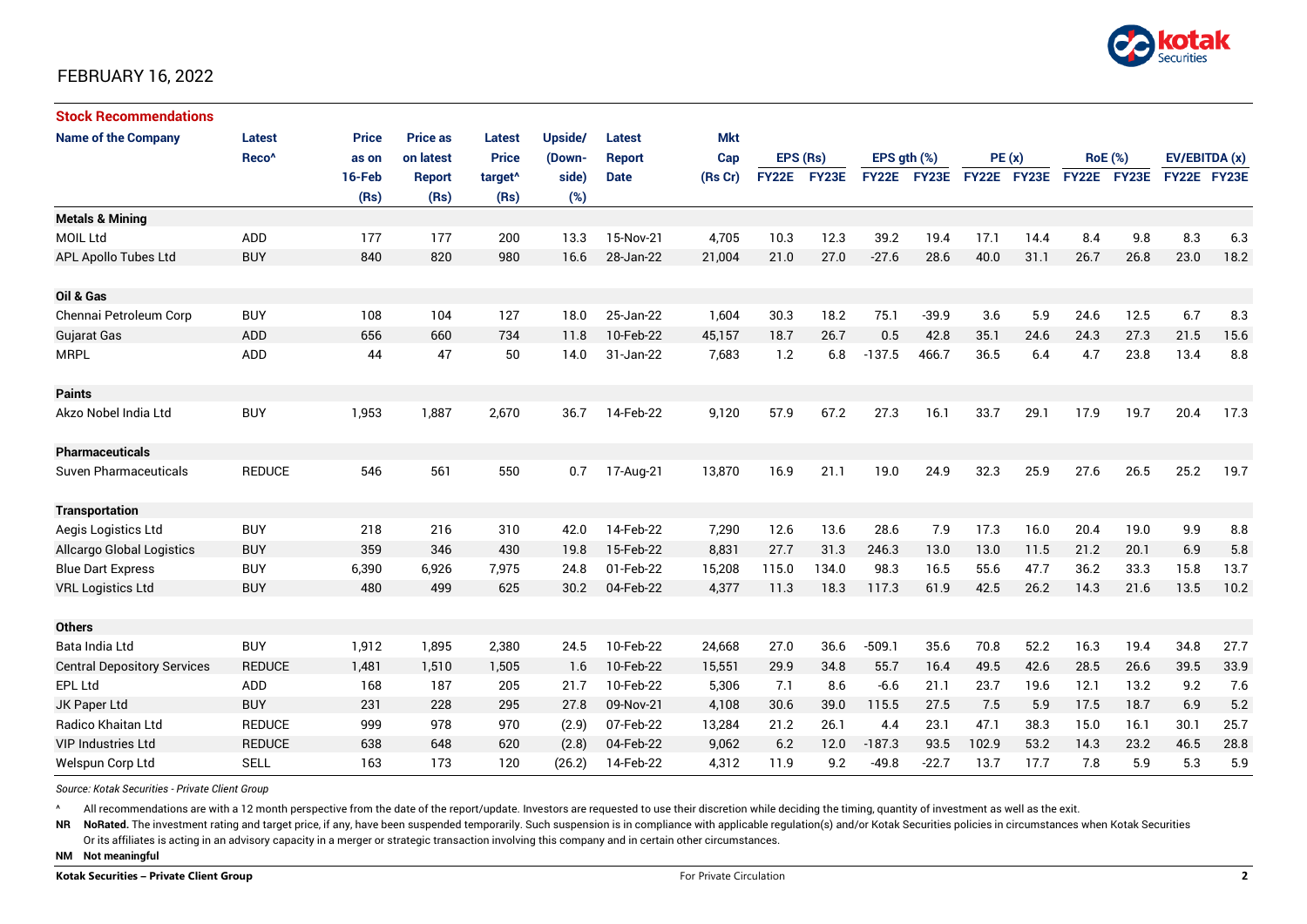

# **RATING SCALE (PRIVATE CLIENT GROUP)**

#### **Definitions of ratings**

| <b>BUY</b>       |   | - We expect the stock to deliver more than 15% returns over the next 12 months                                                                                                                                                                                                                                                                                                                                                     |
|------------------|---|------------------------------------------------------------------------------------------------------------------------------------------------------------------------------------------------------------------------------------------------------------------------------------------------------------------------------------------------------------------------------------------------------------------------------------|
| <b>ADD</b>       |   | - We expect the stock to deliver 5% - 15% returns over the next 12 months                                                                                                                                                                                                                                                                                                                                                          |
| <b>REDUCE</b>    |   | - We expect the stock to deliver -5% - +5% returns over the next 12 months                                                                                                                                                                                                                                                                                                                                                         |
| <b>SELL</b>      |   | - We expect the stock to deliver $\lt$ -5% returns over the next 12 months                                                                                                                                                                                                                                                                                                                                                         |
| <b>NR</b>        |   | - Not Rated. Kotak Securities is not assigning any rating or price target to the stock.                                                                                                                                                                                                                                                                                                                                            |
|                  |   | The report has been prepared for information purposes only.                                                                                                                                                                                                                                                                                                                                                                        |
| <b>SUBSCRIBE</b> |   | $-$ We advise investor to subscribe to the IPO.                                                                                                                                                                                                                                                                                                                                                                                    |
| <b>RS</b>        |   | - Rating Suspended. Kotak Securities has suspended the investment rating and price target for this stock, either because there is not a sufficient fundamental basis for determining, or there<br>are legal, regulatory or policy constraints around publishing, an investment rating or target. The previous investment rating and price target, if any, are no longer in effect for this stock and<br>should not be relied upon. |
| <b>NA</b>        |   | $-$ Not Available or Not Applicable. The information is not available for display or is not applicable                                                                                                                                                                                                                                                                                                                             |
| <b>NM</b>        |   | - Not Meaningful. The information is not meaningful and is therefore excluded.                                                                                                                                                                                                                                                                                                                                                     |
| <b>NOTE</b>      | - | Our target prices are with a 12-month perspective. Returns stated in the rating scale are our internal benchmark.                                                                                                                                                                                                                                                                                                                  |

## **FUNDAMENTAL RESEARCH TEAM (PRIVATE CLIENT GROUP)**

| <b>Shrikant Chouhan</b>                                                                                | Arun Agarwal                                                                                                    | <b>Amit Agarwal, CFA</b>     | <b>Hemali Dhame</b>      |
|--------------------------------------------------------------------------------------------------------|-----------------------------------------------------------------------------------------------------------------|------------------------------|--------------------------|
| <b>Head of Research</b>                                                                                | Auto & Auto Ancillary                                                                                           | Transportation, Paints, FMCG | Banking & Finance        |
| shrikant.chouhan@kotak.com                                                                             | arun.agarwal@kotak.com                                                                                          | agarwal.amit@kotak.com       | Hemali.Dhame@kotak.com   |
| +91 22 6218 5408                                                                                       | +91 22 6218 6443                                                                                                | +91 22 6218 6439             | +91 22 6218 6433         |
| <b>Jatin Damania</b>                                                                                   | <b>Purvi Shah</b>                                                                                               | <b>Rini Mehta</b>            | K. Kathirvelu            |
| Metals & Mining, Midcap                                                                                | Pharmaceuticals                                                                                                 | Research Associate           | <b>Support Executive</b> |
| jatin.damania@kotak.com                                                                                | purvi.shah@kotak.com                                                                                            | rini.mehta@kotak.com         | k.kathirvelu@kotak.com   |
| +91 22 6218 6440                                                                                       | +91 22 6218 6432                                                                                                | +91 80801 97299              | +91 22 6218 6427         |
| <b>Sumit Pokharna</b><br>Oil and Gas. Information Tech<br>sumit.pokharna@kotak.com<br>+91 22 6218 6438 | Pankaj Kumar<br><b>Construction, Capital Goods &amp; Midcaps</b><br>pankajr.kumar@kotak.com<br>+91 22 6218 6434 |                              |                          |

## **TECHNICAL RESEARCH TEAM (PRIVATE CLIENT GROUP)**

| <b>Shrikant Chouhan</b>    | <b>Amol Athawale</b>    |  |
|----------------------------|-------------------------|--|
| shrikant.chouhan@kotak.com | amol.athawale@kotak.com |  |
| +91 22 6218 5408           | +91 20 6620 3350        |  |
|                            |                         |  |

#### **Sayed Haider** Research Associate [sayed.haider@kotak.com](mailto:sayed.haider@kotak.com) +91 22 62185498

## **DERIVATIVES RESEARCH TEAM (PRIVATE CLIENT GROUP)**

+91 22 6218 5497 +91 33 6615 6273

**Sahaj Agrawal Prashanth Lalu Prasenjit Biswas, CMT, CFTe** [sahaj.agrawal@kotak.com](mailto:sahaj.agrawal@kotak.com) [prashanth.lalu@kotak.com](mailto:prashanth.lalu@kotak.com) [prasenjit.biswas@kotak.com](mailto:prasenjit.biswas@kotak.com)